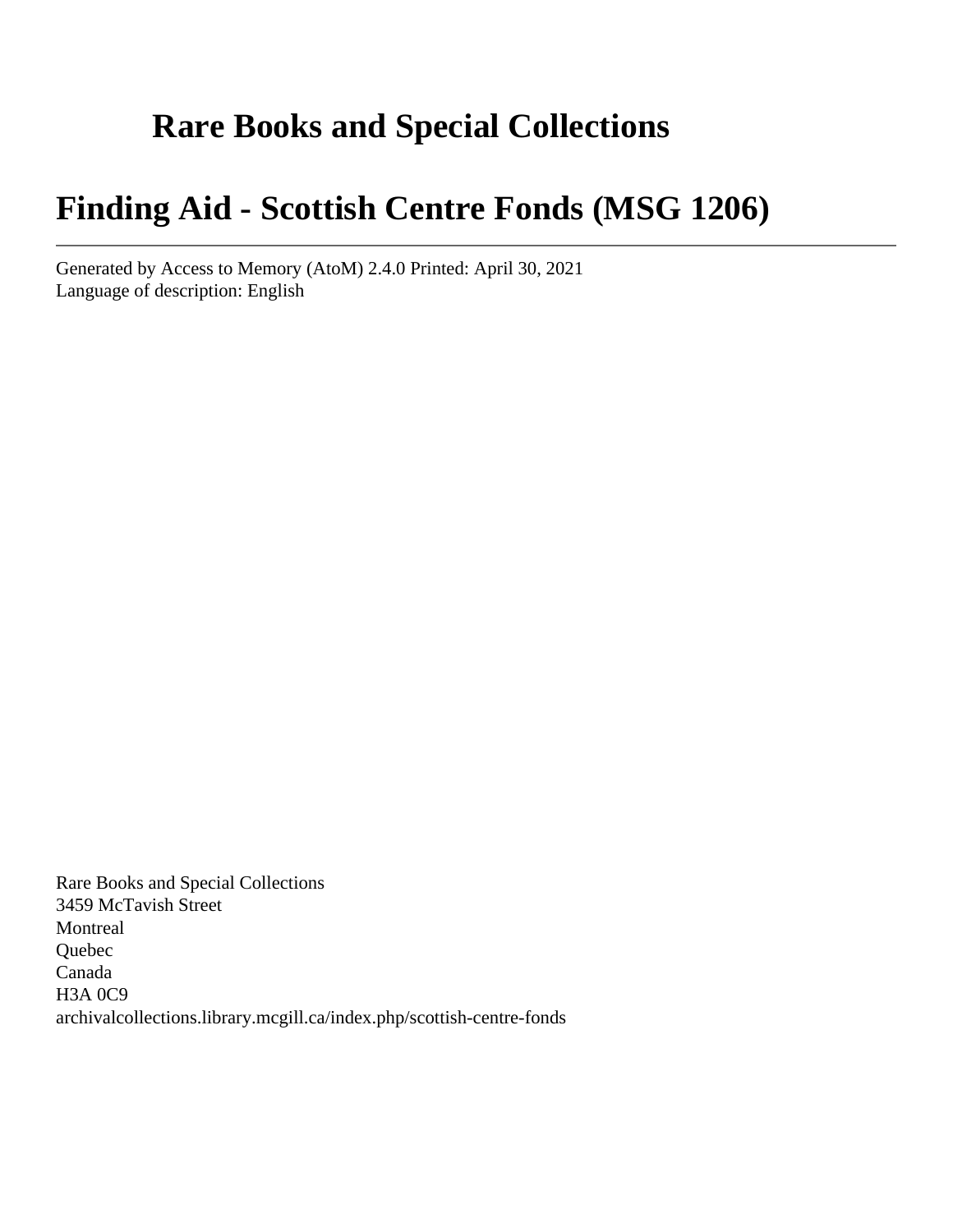# **Table of contents**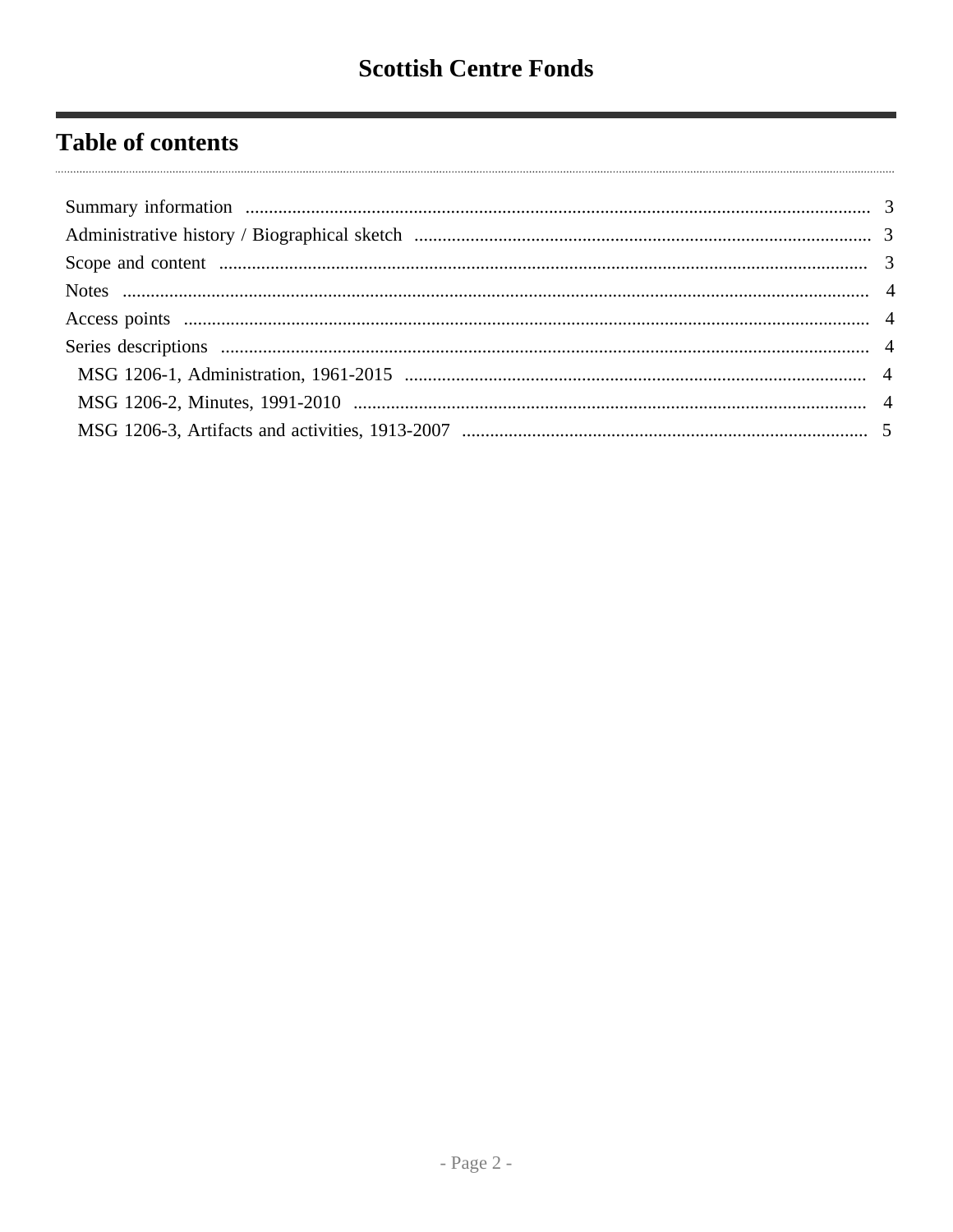| <b>Repository:</b>                           | Rare Books and Special Collections      |
|----------------------------------------------|-----------------------------------------|
| <b>Title:</b>                                | <b>Scottish Centre Fonds</b>            |
| ID:                                          | <b>MSG 1206</b>                         |
| Date:                                        | 1913-2017, with gaps (date of creation) |
| <b>Physical description:</b>                 | cm of textual records                   |
| Language:                                    | English                                 |
| Dates of creation,<br>revision and deletion: |                                         |

# <span id="page-2-0"></span>**Summary information**

# <span id="page-2-1"></span>**Administrative history / Biographical sketch**

#### **Note**

Originally incorporated in 1961 under the name "Invergordon Scottish Centre", the first "Scottish Centre" of Montreal was primarily managed by the Invergordon Camp of the Sons of Scotland Benevolent Association. Over the next few years, members from other Sons of Scotland camps participated in the administration of the Centre and the insurance plans that it offered. Thus, the decision to change the name to "The Scottish Centre of Montreal" was proposed and accepted.

"Invergordon Scottish Centre" was legally changed to "Scottish Centre of Montreal" in 1971. Originally located at 1216 Stanley Street in Montreal, the Scottish Centre moved to 1610 Stephens Avenue in Verdun in the summer of 1989. From 1989 to its closure in January 2018, the Scottish Centre served as a meeting place for various camps of the Sons of Scotland Benevolent Association and served as a location for community functions.

#### **Custodial history**

Acquired by Christopher Lyons upon the original suggestion of Professor Donald Nerbas, Associate Professor and Chair of Canadian-Scottish Studies at McGill University. Mr. Jim Shepherd, past president of the Scottish Centre of Montreal donated the records comprising the Sons of Scotland Fonds (MSG 1205) and Scottish Centre Fonds (MSG 1206) material upon closure of the Centre in January 2018.

# <span id="page-2-2"></span>**Scope and content**

Fonds consists primarily of records related to the administration of the Scottish Centre of Montreal, including management of its building and finances. Other administrative documents include directories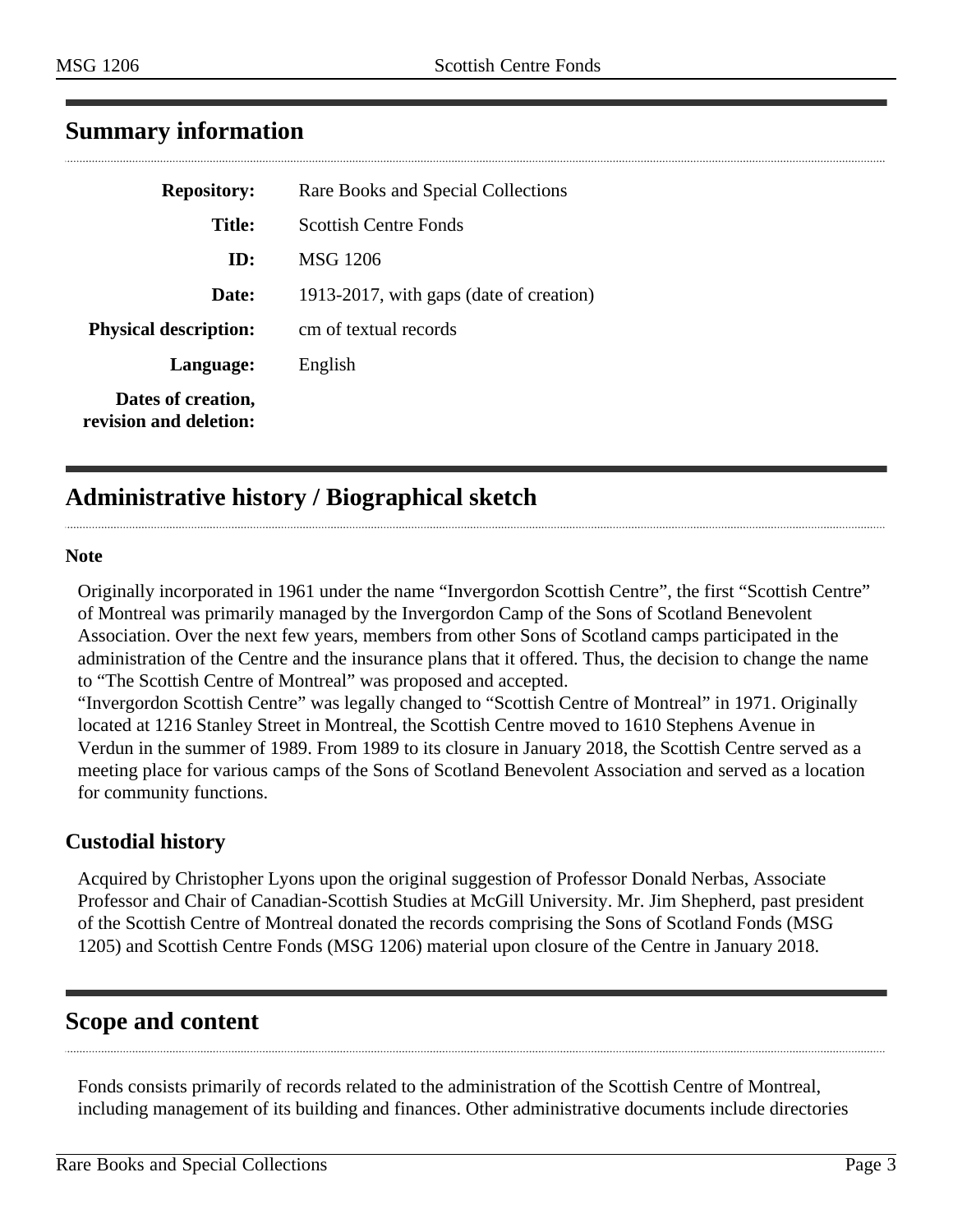and guests. Fonds also includes meeting minutes and artifacts related to the centre's administration and social activities.

#### <span id="page-3-0"></span>**Notes**

# **Title notes**

• **Source of title proper**: Title based on content of fonds.

#### **Other notes**

• **Publication status**: Published

# <span id="page-3-1"></span>**Access points**

- Physical Objects (documentary form)
- Scottish Canadians -- 20th century. (subject)
- Scots -- Canada. (subject)
- Fraternal organizations -- Québec (Province) -- Montréal. (subject)

# <span id="page-3-2"></span>**Series descriptions**

# <span id="page-3-3"></span>**Series MSG 1206-1: Administration**

Date: 1961-2015 (date of creation)

Scope and content:

Series consists of administrative documents, including treasury receipts, by-laws, information sheets for the Centre, records related to building renovation, and financial records.

Physical description: cm of textual records

Publication status:

Published

**File / item list**

# <span id="page-3-4"></span>**Series MSG 1206-2: Minutes**

Date: 1991-2010 (date of creation)

Scope and content: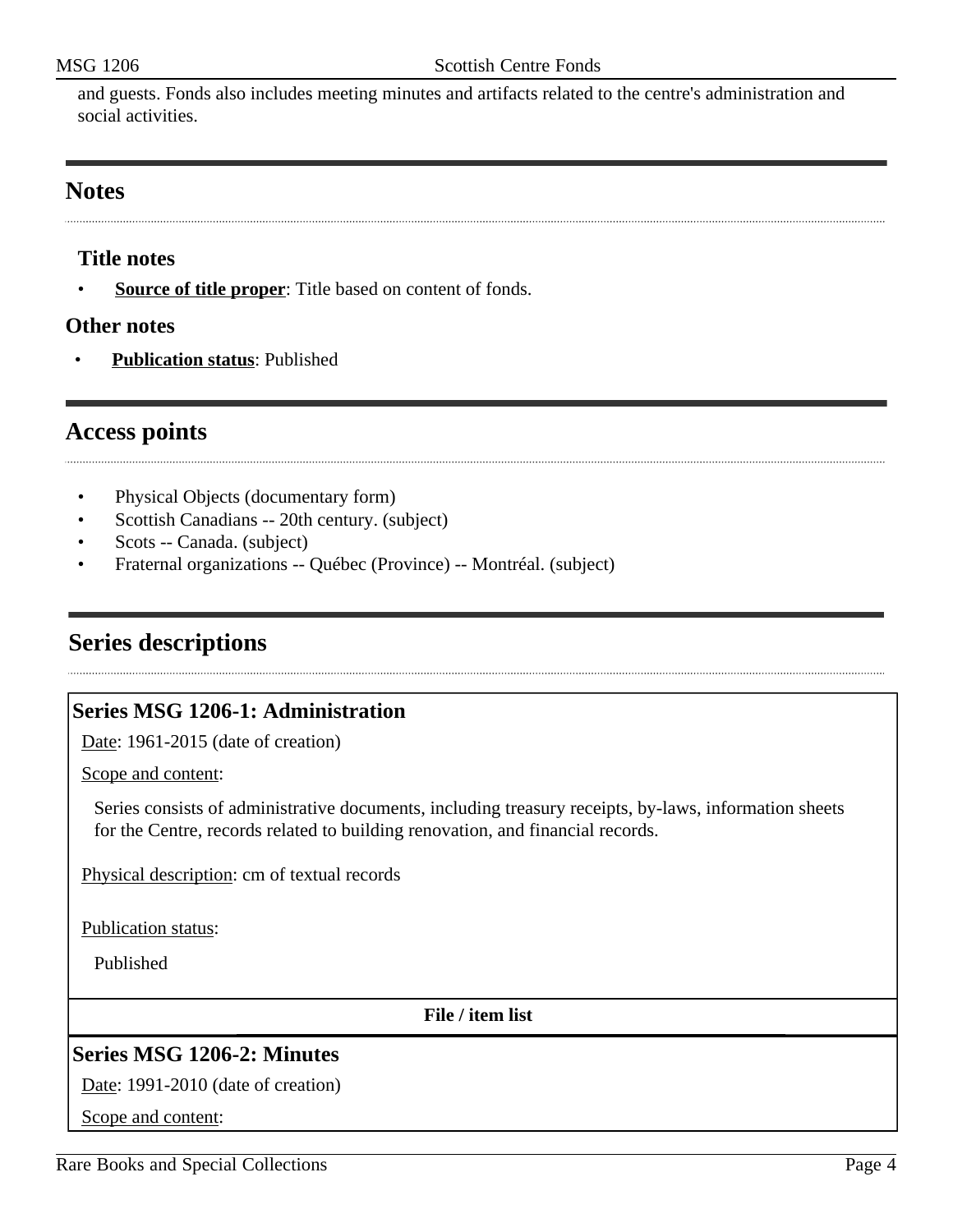Series consists of minute books for meetings held between 1991 and 2010.

Physical description: 4 volumes

Publication status:

Published

**File / item list**

# <span id="page-4-0"></span>**Series MSG 1206-3: Artifacts and activities**

Date: 1913-2007 (date of creation)

#### Scope and content:

This series consists chiefly of artifacts used or created by the Sons of Scotland Benevolent Association at the Scottish Centre in Verdun. The artifacts include commemorative plaques, badges, and sash pins worn by members and officers during meetings and functions, a gavel, a trophy, and framed photograph of Queen Elizabeth II. Some of the artifacts are related to administrative activities, including two embossing machines and blank letterhead and stationery.There is also some textual ephemera representing social activities of the Scottish Centre, such as a list of Christmas carols.

Physical description: approximately 45 artifacts cm of textual records 1 photograph : colour ; in frame 35 x 25 cm

#### Publication status:

Published

| File / item list |                                        |               |               |            |  |  |
|------------------|----------------------------------------|---------------|---------------|------------|--|--|
| Ref code         | Title                                  | Dates         | Access status | Container  |  |  |
| MSG 1206-3-01    | Item - Commemorative plaque,           | 1954-1978     |               | $R-1206-5$ |  |  |
|                  | 1954-1978                              |               |               |            |  |  |
| MSG 1206-3-02    | Item - Red Scotland lion cut out       |               |               | $R-1206-5$ |  |  |
| MSG 1206-3-03    | Item - Commemorative plaque,           | 1928-1953     |               | $R-1206-5$ |  |  |
|                  | 1928-1953                              |               |               |            |  |  |
| MSG 1206-3-04    | Item - Auld Lang Syne pamphlet and     | June 2007     |               | $R-1206-4$ |  |  |
|                  | <b>bookmark</b>                        |               |               |            |  |  |
| MSG 1206-3-05    | Item - Scotland licence plate          | between       |               | R-1206-4   |  |  |
|                  |                                        | approximately |               |            |  |  |
|                  |                                        | 1970 and 1979 |               |            |  |  |
| MSG 1206-3-06    | Item - Sons of Scotland stationery     |               |               | R-1206-4   |  |  |
| MSG 1206-3-07    | Item - Sons of Scotland Mackenzie camp | between       |               | $R-1206-4$ |  |  |
|                  | Christmas carols songbook              | approximately |               |            |  |  |
|                  |                                        | 1970 and 1979 |               |            |  |  |
| MSG 1206-3-08    | Item - Christmas carols                | undated       |               | R-1206-4   |  |  |
| MSG 1206-3-09    | Item - Songs                           |               |               | R-1206-4   |  |  |
| MSG 1206-3-10    | Item - Newspaper clippings             | 25 April 1951 |               | R-1206-4   |  |  |